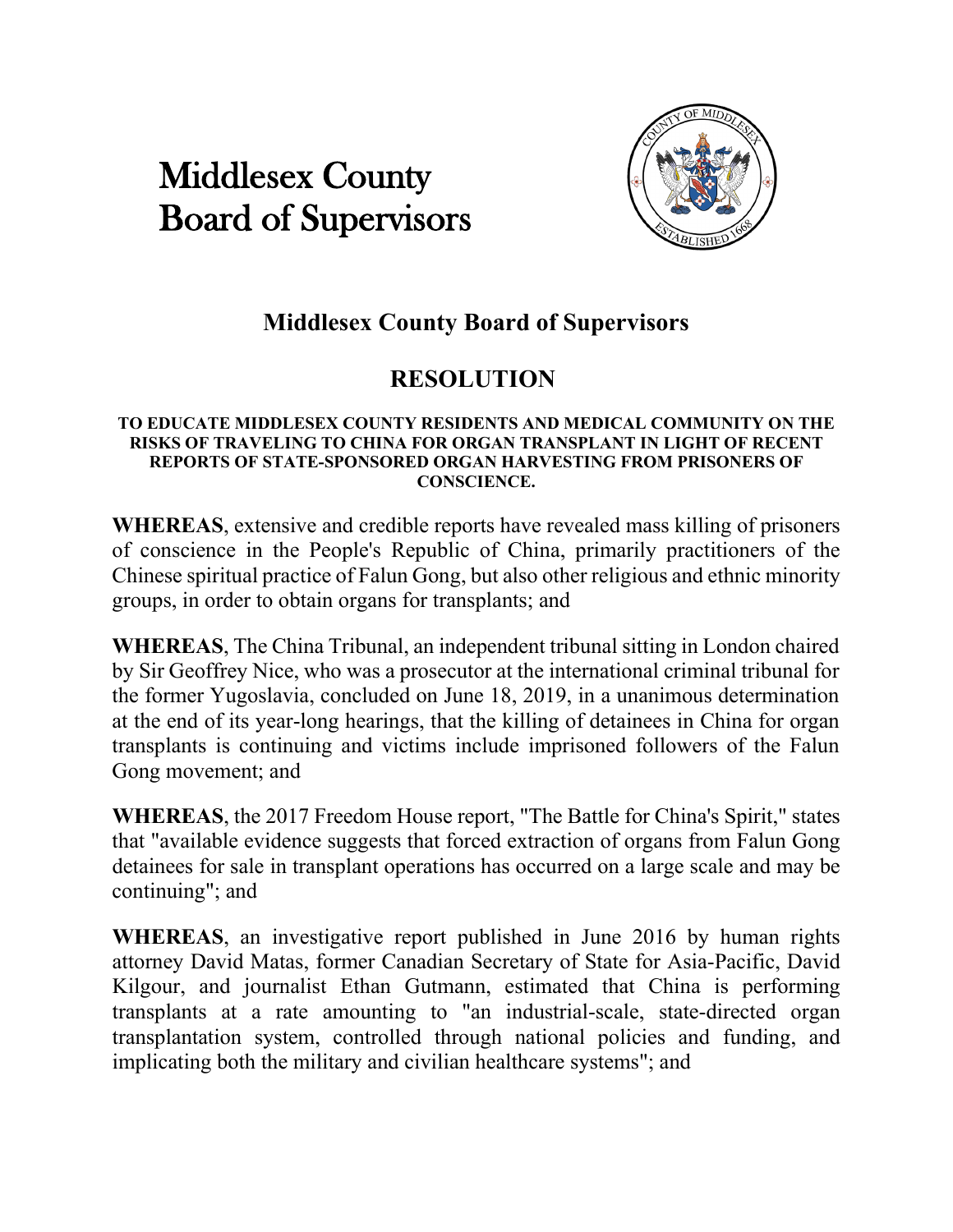**WHEREAS**, Falun Gong, a spiritual practice involving meditative "qigong" exercises and centered on the values of truthfulness, compassion, and forbearance, became immensely popular in China in the late 1990s with multiple estimates placing the number of practitioners at upwards of seventy million (70,000,000); and

**WHEREAS**, in July 1999, the Chinese Communist Party launched an intensive, nationwide persecution designed to eradicate the spiritual practice of Falun Gong. Hundreds of thousands of Falun Gong practitioners have been detained extralegally in Chinese re-education-through-labor camps, detention centers, and prisons, where physical and mental torture is common.

**WHEREAS**, in June 2016, the United States House of Representatives unanimously passed House Resolution 343, condemning the systemic, state-sanctioned organ harvesting from practitioners of Falun Gong and other prisoners of conscience; and

**WHEREAS,** there has been little media coverage of this problem, yet dozens of Middlesex County citizens petitioned the Middlesex County Board of Supervisors to take up this matter; and

**WHEREAS**, Middlesex County residents should be fully informed of the organ source in China before they make the decision to engage in organ transplant tourism in China and the Middlesex County Board should assist in raising awareness in this regard;

**NOW THEREFORE, BE IT RESOLVED BY** the Middlesex County Board of Supervisors, that we condemn, in the strongest possible terms, the persecution of Falun Gong and the state-sponsored organ harvesting of all prisoners of conscience currently being carried out by the Chinese Communist regime; and

**BE IT FURTHER RESOLVED** that we urge the United States government, to thoroughly investigate organ transplant practices in China and take all reasonable steps to end the practice of nonconsensual organ harvesting from Falun Gong practitioners; and

**BE IT FURTHER RESOLVED** that the residents and the medical community servicing Middlesex County and the immediate region be informed about the risks or travel to China for organ transplants to help prevent local citizens from becoming accomplices in state-sponsored forced organ harvesting from prisoners of conscience; and